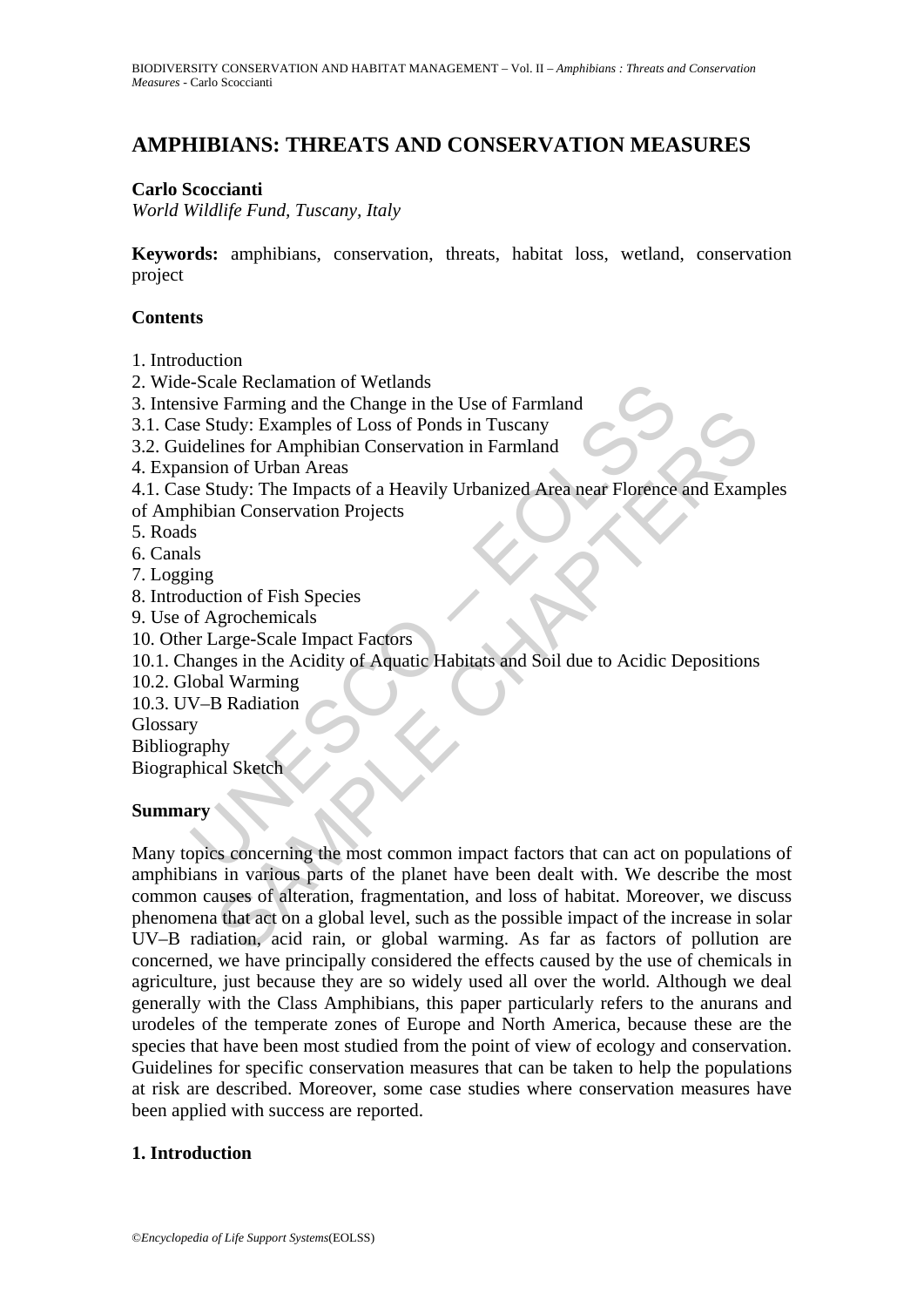In recent centuries, a general crisis of biodiversity involved the planet and caused the decline and disappearance of many faunal species. Today, in many parts of the world, populations and/or species of amphibians are considered endangered or in decline. Since the survival of most species of amphibians is based on the possibility of keeping both wetlands and the surrounding terrestrial habitats in a good state of conservation, the transformations of landscape due to human activity can compromise some environmental features that amphibians need for their survival.

Without any doubt, the loss, fragmentation, and alteration of habitats are the widespread factors that have caused this decline. Moreover, for many cases of decline of amphibians described in different parts of the planet, there are not clear reasons or simple hypotheses that explain the phenomenon. Thus, since 1989 the hypothesis of a possible Global Amphibian Decline (GAD) has become a dominant theme in debates on the conservation of this faunal class. This work aims to describe the principal impact factors known as threats to the conservation of amphibians. For some amphibians, conservation measures to minimize the impact are suggested.

## **2. Wide-Scale Reclamation of Wetlands**

The wide-scale reclamation of wetlands carried out over the course of history to the damage of vast marsh areas has radically transformed the landscape. The hydraulic work of reclaiming wetlands was repeated for centuries until the first half of the twentieth century, when, due to new technologies, many areas were permanently dried up.

alass uses<br>the are in unferent parts of une plane, there are not can<br>bypotheses that explain the phenomenon. Thus, since 1989 the B<br>Global Amphibian Decline (GAD) has become a dominant them<br>servation of this faunal class. lobal Amphibian Decline (GAD) has become a dominant theme in debate<br>lobal Amphibian Decline (GAD) has become a dominant theme in debate<br>vation of this faunal class. This work aims to describe the principal im<br>swn as threat Besides being of limited size, the remaining wetlands are often fragmented, isolated, and more or less significantly altered, especially regarding the water cycle. Moreover, in many regions, wetlands are still completely subject to management methods which do not take into account conservation criteria. Those most responsible for this inappropriate management are hunters (periodically drying out areas for several months during spring and summer, burning marsh vegetation, plowing and/or milling the bottoms, etc.) and reclamation authorities (periodically drastic works are carried out on marsh vegetation surrounding the main ditches and canals).

Another major cause of the disappearance of wetlands is the gradual alteration of natural river environments by human intervention. In almost all densely populated zones these environments have disappeared as a consequence of works of canalization, especially in the last century.

In the last half of the twentieth century, particularly in Northern Europe, alternative engineering techniques more respectful of the environment have been used to save large sections of rivers from destruction and to restore areas that had been already damaged. Besides the continuous decrease in the size of wetlands, it should also be noted that the majority of wet habitats having environmental characteristics most favorable for amphibians (i.e., marginal ones such as bogs, wet meadows, temporarily flooded zones, etc.) became extremely rare. As a consequence of reclamation, wetlands are today constrained within artificial limits, generally embankments and boundary canals. The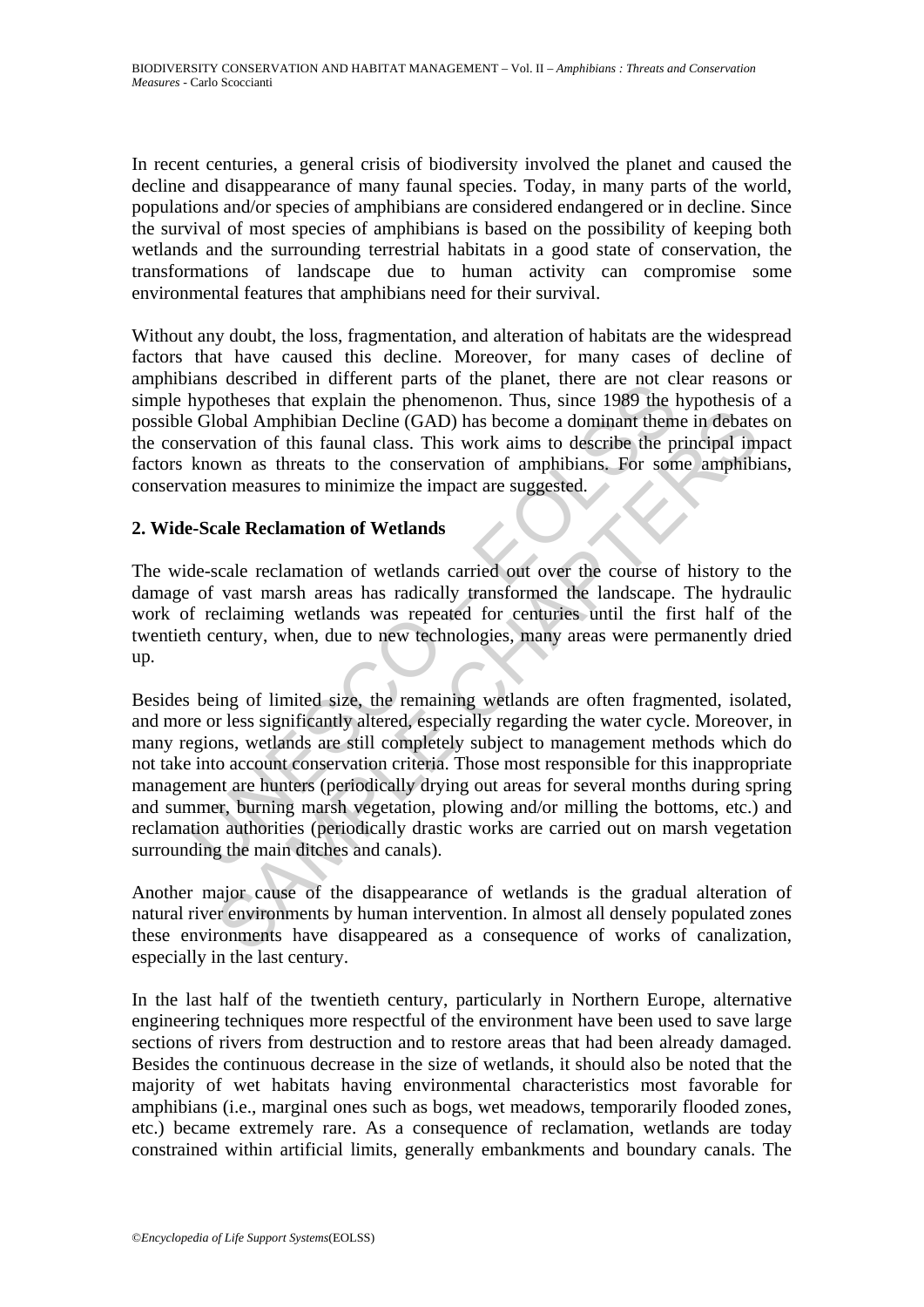result of all this is a marked change in the natural dynamics of these water bodies and the loss of large ecotonal areas subject to periodic flooding.

#### **3. Intensive Farming and the Change in the Use of Farmland**

One of the worst problems for amphibians as well as for other faunal species following the introduction of new farming techniques is the marked change in or the disappearance of a large part of the structural elements (hedges, bordering woods, bush and shrublands, ponds, small bogs, etc.) which constitute the main habitats or microhabitats where they could find shelter and opportunities for feeding and breeding. The network formed by these structural elements guarantees the possibility of the species living inside the agricultural landscape (residence habitat) and being able to move and disperse across it easily (corridors).

Besides the problem of the direct loss of many of these elements, the use of modern techniques to work the land, in particular the speed of these works, presents a serious threat to many species of fauna, especially for those with limited capacity to escape. Among these are amphibians, whose only defense strategy lies in finding shelter in one small area.

momants, points, sinal ongs, etc.) wind consistint the final<br>bibitats where they could find shelter and opportunities for feeding<br>twork formed by these structural elements guarantees the pos-<br>living inside the agricultural For formed by these structural elements guarantees the possibility of<br>ing inside the agricultural landscape (residence habitat) and being ablisperse across it easily (corridors).<br>
E problem of the direct loss of many of th As we know, the survival of most species of amphibians depends on having both terrestrial and aquatic habitats to complete their life cycle. Although the deterioration and progressive disappearance of many elements of the terrestrial habitat can have a strong negative effect on the conservation of populations, the growing alteration or disappearance of aquatic habitats suitable for reproduction is nowadays considered the most important factor of risk for the conservation of amphibians in many regions.

There are several types of small water bodies used by amphibians to breed. They can be natural or artificial, and generally they have water with little or no current. Many of these still waters are characterized by their isolation or lack of contact with other important water bodies. To indicate all these types of habitats, we often use the generic term, "pond."

The causes of the disappearance of ponds in farmlands are various and include not only the intensification of cultivation techniques, but also the abandonment of zones which in the past were cultivated or used for grazing. In many cases the abandonment meant the loss of the ponds from natural causes, as they gradually fill up with sediments and vegetation. In fact, for hundreds of years, populations of amphibians had adapted themselves to breeding in bodies of water used by man, and it was the traditional periodic maintenance of these habitats that assured the ecological features suitable for the reproduction of species. In other cases the diminished social and economic importance of these water bodies has led to a marked loss of interest in them. Thus, they are no longer protected and have either become recipients of every sort of waste products or have been deliberately filled in.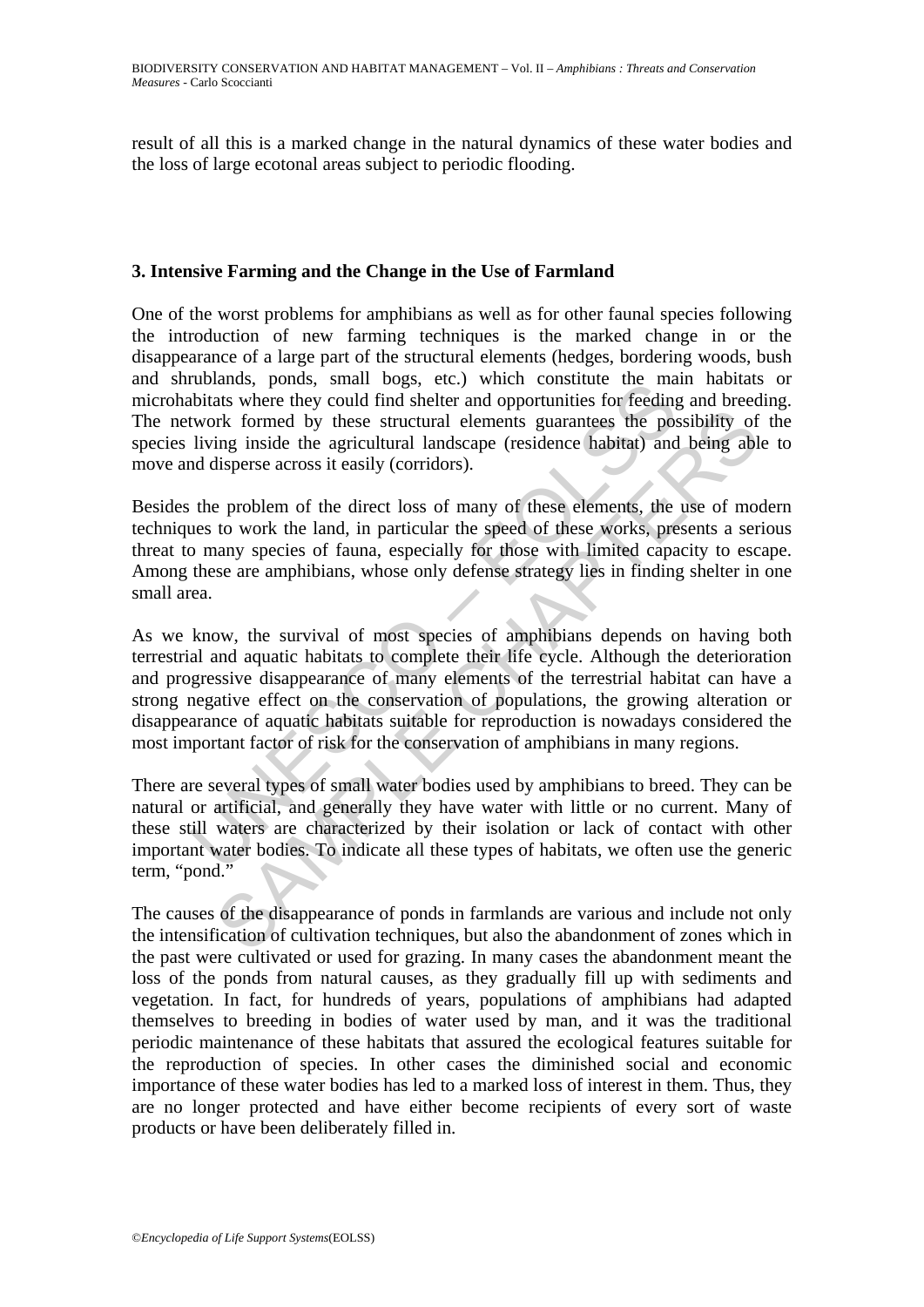Besides, diversion of water bodies and the introduction of nonindigenous fish or of other alien species (see section 8, "Introduction of Fish Species") has often caused serious alteration of water bodies so that they cannot be used by amphibians to breed.

## **3.1. Case Study: Examples of Loss of Ponds in Tuscany**

To show the trend of pond loss in Tuscany in the last half of the twentieth century, three areas have been studied: the hills of Chianti, the plain near Florence (Piana Fiorentina), and the coastal plain near the lagoon of Orbetello. Historically, these three areas have been very different; however, ponds and other small water bodies were always an integral part of the life and activities of humans in these areas, allowing the conservation of the flora and the fauna that are dependent on their presence. From about 1940 to 2000, however, this equilibrium has been destroyed. In the new situation, ponds have undergone a marked decline. It is interesting to note that the loss of these habitats has occurred in similar ways in the three areas, even though they have been destined to different uses.

ablemation in the final and the interest and the conservation of the movement of the mean and the mean determined the mean detroyed. In the new soleting to move that the loss ourred in similar ways in the three areas, even solution and well are the state of the conservation in the state of a free the state of in similar ways in the three areas, even though they have been destineses.<br>
the economic changes that took place after World War II sa In Chianti, the economic changes that took place after World War II saw a progressive depopulation of the countryside which continued until the 1970s. A second phase has seen the re-occupation of many dwellings as second homes, involving significant renovation. These two processes have led to the widespread disappearance of the majority of ponds. The study attested that in this area roughly 35% of pre-existing ponds have been lost. Moreover, as far as the remaining habitats are concerned, we observed that roughly 40% were by now in highly critical condition as a consequence of their complete abandonment, and were in need of intervention to guarantee their conservation.

The area of the Piana Fiorentina has witnessed the development of an increasingly intensive agriculture over this time period. The territory is now (around 2002) in large part occupied by urbanized areas. In this new situation, ponds and other water bodies where amphibians can breed are increasingly rare (see section 4.1 Case Study: the Impacts of a Heavily Urbanized Area near Florence and Examples of Amphibian Conservation Projects for a description of the conservation initiatives taking place).

Finally, although agriculture is still prevalent, the area bordering on the Lagoon of Orbetello shows a progressive diminution of the number of ponds. Indeed, following the change in farming and grazing methods, many water holes have been lost, either by deliberate destruction or by abandonment. The study showed that, compared to the situation registered in the past, 12.5% of ponds had been lost; 50% showed clear signs of being filled in by the gradual accumulation of sediments and the spontaneous growth of vegetation caused by long-term abandonment; and only 37% were still judged to be in sufficiently good condition to be suitable for amphibian reproduction.

## **3.2. Guidelines for Amphibian Conservation in Farmland**

In order to preserve populations present in farmlands, the actions should be to:

impede the process of further impoverishment of the ecological features;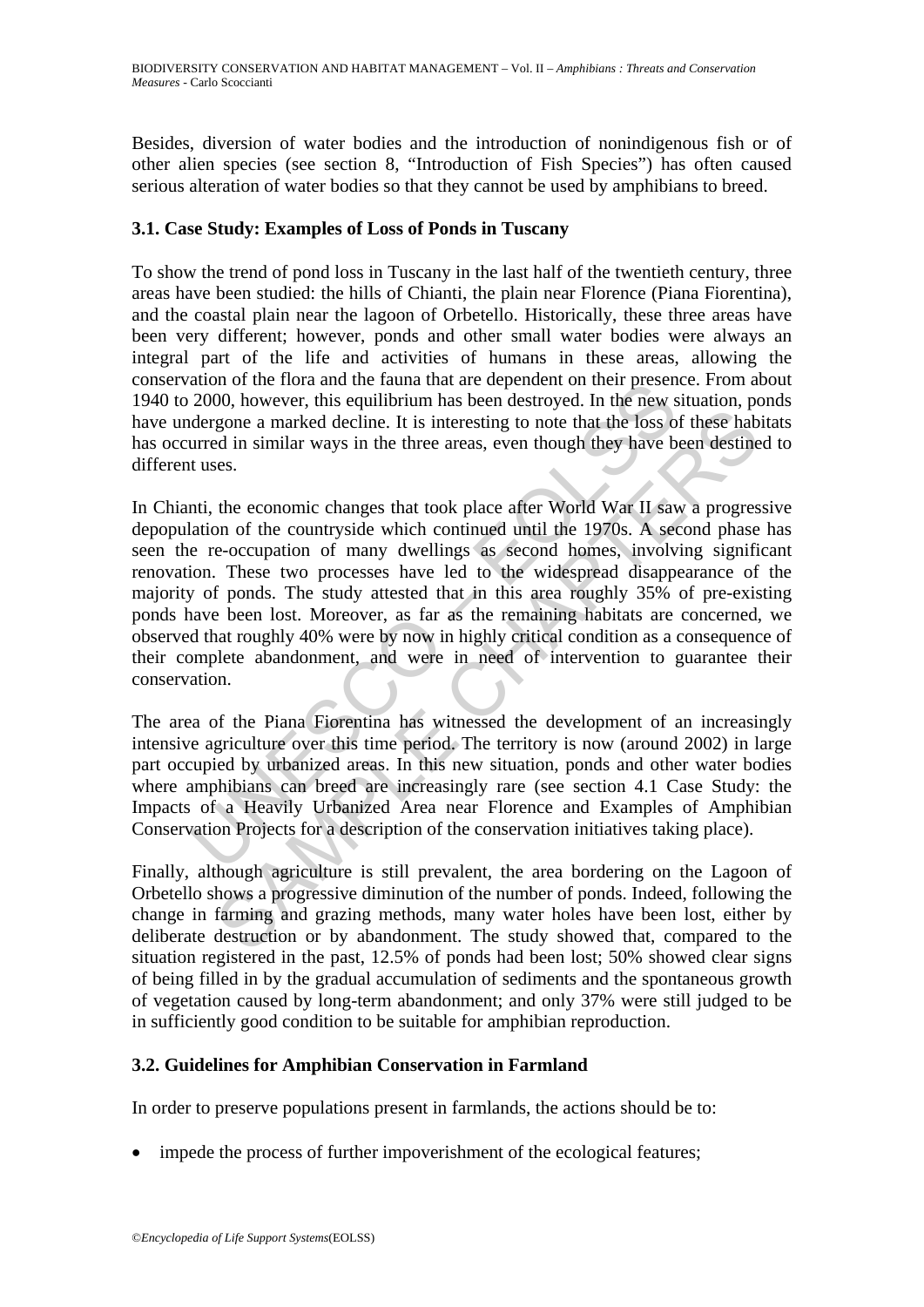- minimize the risk caused by modern intensive farming methods;
- return gradually to more traditional farming methods that are compatible with the conservation of typical landscape features and their historically linked faunal communities; and
- use appropriate measures to restore ecological conditions that are more suitable for amphibians.

As follows, guidelines are presented that should be followed for the planning of actions aimed at the conservation of amphibians in farming landscapes.

## **3.2.1. Habitat Conservation**

**vation of breeding sites**: The conservation of breeding sites has water body in itself, but also the shores and the surrounding ech the exact dimensions depend on the species' use of the haber than 20 m from the shore is not or exercign sues. The conservation or loccular search and the surpounding cootonal habitat bed winds the exact dimensions depend on the species' use of the habitat, a stription of a reproductive habitat. In these balli **Conservation of breeding sites**: The conservation of breeding sites has to include not only the water body in itself, but also the shores and the surrounding ecotonal habitat. Although the exact dimensions depend on the species' use of the habitat, a strip no narrower than 20 m from the shore is prudentially needed to conserve the quality and effective functioning of a reproductive habitat. In these buffer zones, no crops should be cultivated; only management operations aiming at the conservation of the habitat should be performed. Particular care is needed to avoid pollution of the area during chemical treatments of neighboring crops.

**Conservation of hibernation and aestivation areas**: Small woods, uncultivated escarpments, old heaps of stones, edges, the banks of rivers and canals, and drystone walls are all used by amphibians as hibernation and aestivation sites. Effective protection of the species must also protect buffer zones (at least 4 to 5 m wide) around these habitats or microhabitats.

**Conservation of corridors**: The protection of the network formed by the buffer zones described above allows the possibility by the species to move around the landscape with less risk. For amphibian species that undertake periodic mass migrations through specific areas, it is advisable to find these zones and protect them from possible factors of risk (including certain farming methods), at least during the period when annual migrations occur.

## **3.2.2. Reconstruction of Missing Structural Elements in order to Restore a Territorial Microhabitat Network**

For the conservation of amphibian populations on a large scale, the protection of remaining habitats and the reconstruction of others are needed, as well as the protection and/or restoration of all the structural elements that, taken together, form the network of microhabitats permitting the presence and movement of individuals in the landscape.

## **3.2.3. The Planning of Farming**

On the basis of our knowledge of the habitat features and how these are used by the species that dwell in them, it seems possible to plan human activities so that they have a less severe impact on existing populations. In particular, for proper choice of crops and proper timing of farming activities, it is useful to know in which periods it is most likely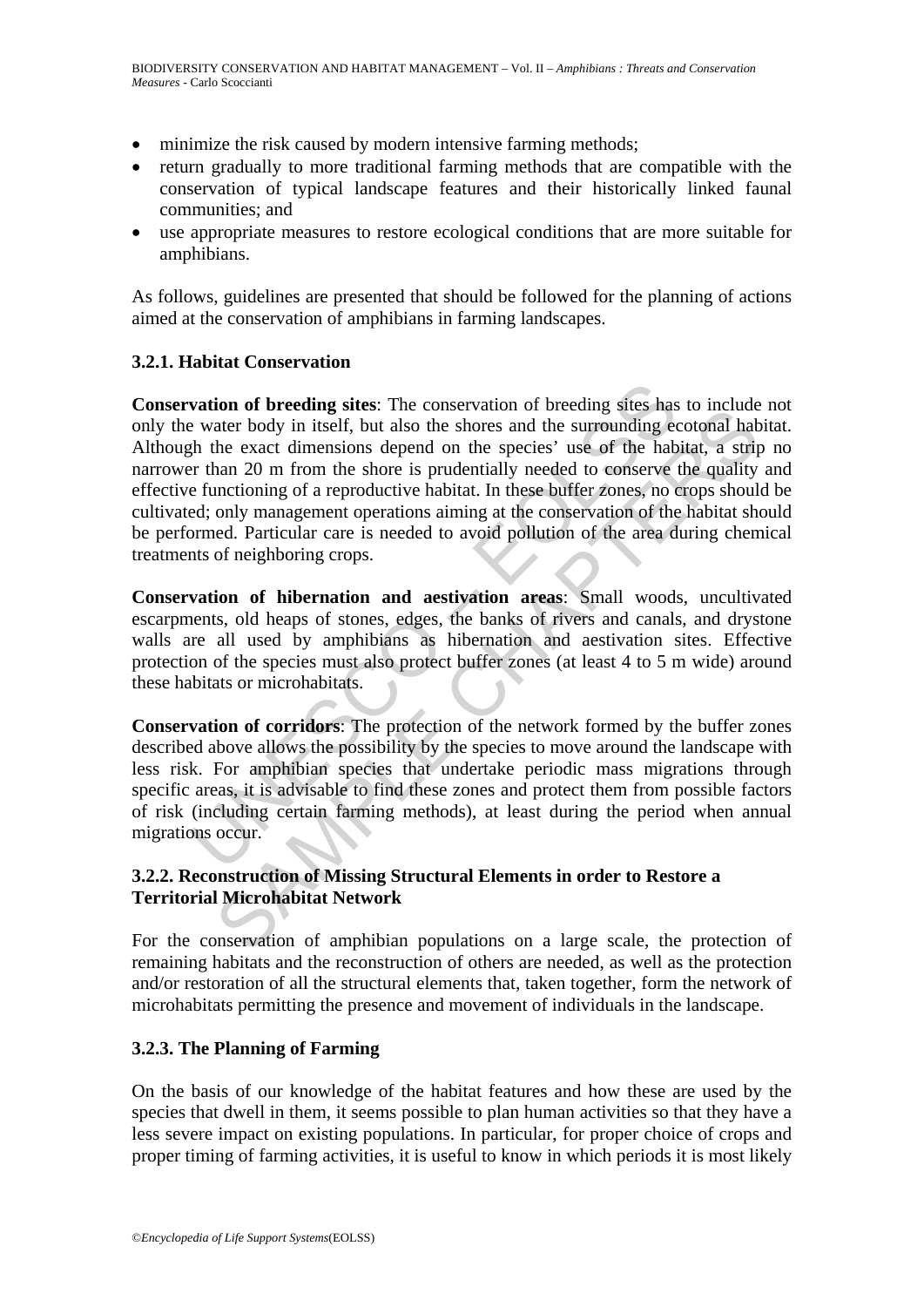that a large number of amphibians can be found around crops (migration of adults to and from breeding sites, migration of juveniles which are newly emerged from the pond, and migration of adults between summer and winter residence areas).

It is also advisable to make sure that the types of crops cultivated near breeding sites do not require direct drawing off of water from the water basins used by the amphibians (or also from the underlying water table) during the months when breeding occurs.

Many countries in Europe and in other parts of the world have adopted regulations and found the finances to maintain a diversified environmental structure in the agricultural landscape. Therefore, we must stress that it is often the lack of knowledge of these possibilities, together with unmotivated forms of prejudice, that lead to seriously impoverished situations in farmland landscapes, when these situations can and should be remedied.

# TO ACCESS ALL THE **15 PAGES** OF THIS CHAPTER, Click here

#### **Bibliography**

- - -

Alford R.A. and Richards S.J. (1999). Global Amphibian Decline: a problem in applied ecology. *Annual Review of Ecology and Systematics* 30, 133–165. [This paper discusses the hypothesis of Global Amphibian Decline from an ecological point of view.]

These, together with diminonvated forms of prejudice, that leads<br>trished situations in farmland landscapes, when these situations of<br>died.<br>These structures in farmland landscapes, when these situations<br>died.<br>The Machards S Blaustein A.R., Hoffman P.D., Hokit D.G., Kiesecker J.M., Walls S.C., and Hays J.B. (1994). UV repair and resistance to solar UV-B in amphibian eggs: a link to population declines? *Proceedings of the National Academy of Sciences of the United States of America* 91, 1791–1795. [This paper describes the potential impact of UV–B radiation on some species of amphibians in a natural environment.]

1.<br>
CO ACCESS ALL THE 15 PAGES OF THIS CHAPTER,<br>
The CHAPTER CHAPTER (See Fact to solve the seed of the seed of the seed of the seed of the seed of the seed of the seed of the seed of the bulk of the seed of the bulk of th Bradford D.F., Gordon M.S., Johnson D.F., Andrews R.D., and Jennings W.B. (1994). Acidic deposition as an unlikely cause for amphibian population declines in the Sierra Nevada, California. *Biological Conservation* 69, 155–161. [This paper analyzes the possible impact of acidic deposition on some species of amphibians in decline.]

DeMaynadier P. and Hunter M.L. (1998). Effects of silvicultural edges on distribution and abundance of amphibians in Maine. *Conservation Biology* 12, 340–352. [This paper describes the consequences of logging on some species of amphibians in a North American forest.]

Knapp R.A. and Matthews K.R. (2000). Non-native fish introductions and the decline of the mountain yellow-legged frog from within protected areas. *Conservation Biology* 14(2), 428–438. [This paper describes the impact of introduced fish on some population of *Rana muscosa*.]

Pounds A.J., Fodgen M.P., and Campbell J.H. (1999). Biological response to climate change on a tropical mountain. *Nature* 398: 611-615. [This paper deals with the hypothesis that climate changes have been the most important cause of the decline of some species of amphibians.]

Ryser I. and Grossenbacher K. (1989). A survey of amphibian preservation at roads in Switzerland. *Amphibians and roads, Proceedings of the Toad Tunnel Conference, 7–8 January 1989*, Rendsburg, Federal Republic of Germany (ed. T.E.S. Langton), pp. 7–13. Shefford, Bedfordshire, UK: ACO Polymer